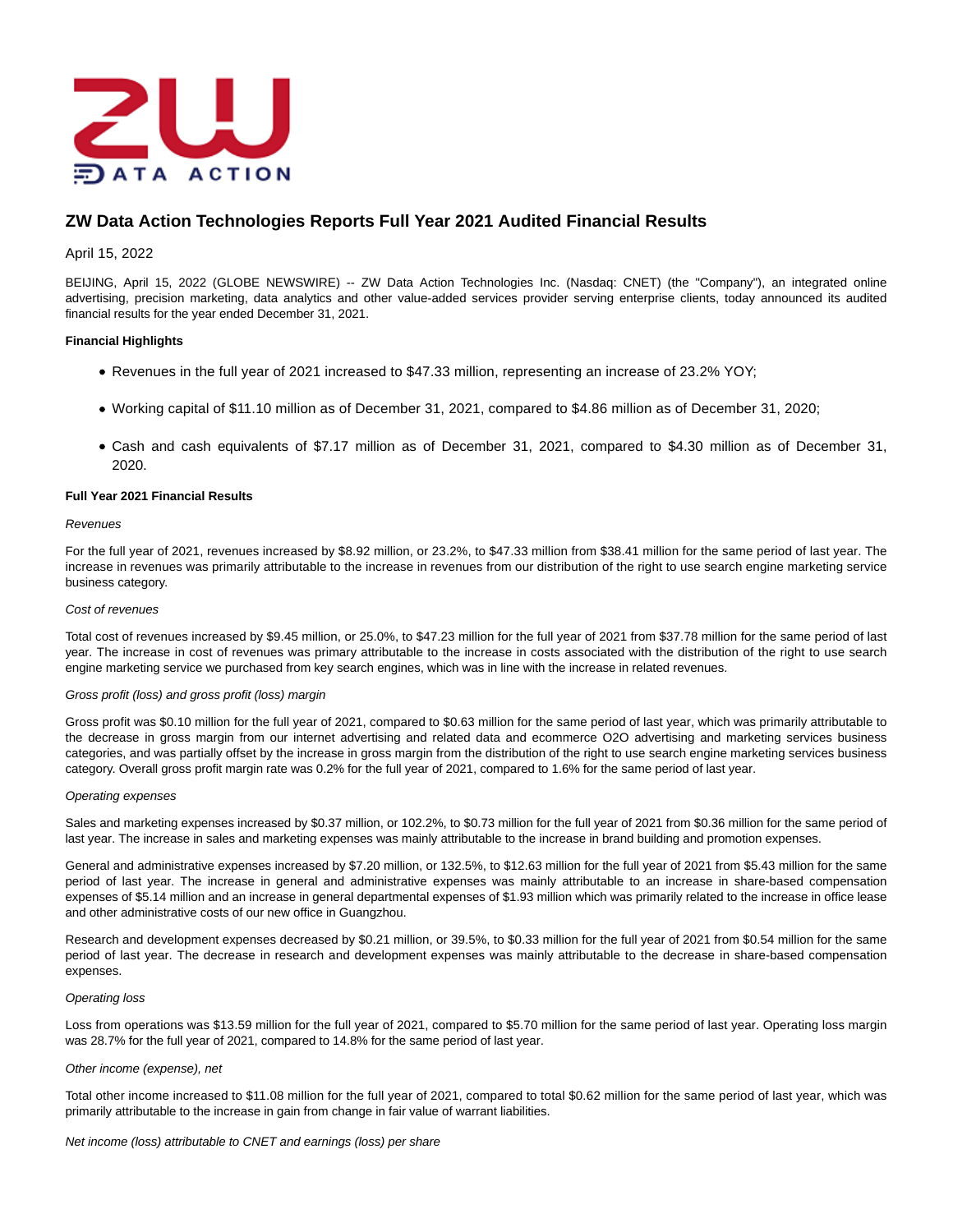Net loss attributable to CNET was \$2.75 million, or loss per share of \$0.08, for the full year of 2021. This compared to net loss attributable to CNET of \$5.22 million, or loss per share of \$0.24, for the same period of last year.

## **Financial Condition**

As of December 31, 2021, the Company had cash and cash equivalents of \$7.17 million, compared to \$4.30 million as of December 31, 2020. Accounts receivable, net was \$3.44 million as of December 31, 2021, compared to \$2.41 million as of December 31, 2020. Working capital was \$11.10 million as of December 31, 2021, compared to \$4.86 million as of December 31, 2020.

Net cash used in operating activities was \$8.84 million for the full year of 2021, compared to net cash provided by operating activities of \$0.33 million for the same period of last year. Net cash used in investing activities was \$5.47 million for the full year of 2021, compared to \$3.47 million for the same period of last year. Net cash provided by financing activities was \$17.11 million for the full year of 2021, compared to \$5.82 million for the same period of last year.

#### **Recent Developments**

During the fourth quarter of 2021, the Company initialized a partnership with Shanghai Weiyou Information Technology Co., Ltd. to contribute to the insurance ecosystem with a blockchain technology upgrade through jointly developing a "Blockchain + Insurance" services platform for small and medium-sized enterprises.

Meanwhile, the Company cooperated with Guangzhou Digital Gold Information Technology Co., Ltd. ("Digital Gold Information") to explore the development of Intellectual Property ("IP") + Non-Fungible Token ("NFT") + Metaverse business model, providing the peripheral products and digital merchandise services for authorized IPs through leveraging the resources of Digital Gold Information's IP and the Company's BIF platform.

## **About ZW Data Action Technologies Inc.**

Established in 2003 and headquartered in Beijing, China, ZW Data Action Technologies Inc. (the "Company") offers online advertising, precision marketing, data analytics and other value-added services for enterprise clients. Leveraging its fully integrated services platform, proprietary database, and cutting-edge algorithms, ZW Data Action Technologies delivers customized, result-driven business solutions for small and medium-sized enterprise clients in China. The Company also develops blockchain and artificial intelligence enabled web/mobile applications and software solutions for clients. More information about the Company can be found at[: http://www.zdat.com/.](https://www.globenewswire.com/Tracker?data=9Og4gre23XmikuFCAf29U5cugTimTxIjymL5IR68jE0vRaobzLNA2LfB0v6pkm9z2Yad6Bnzh7Ijf4xKga2gEQ==)

#### **Safe Harbor Statement**

This release contains certain "forward-looking statements" relating to the business of ZW Data Action Technologies Inc., which can be identified by the use of forward-looking terminology such as "believes," "expects," "anticipates," "estimates" or similar expressions. Such forward-looking statements involve known and unknown risks and uncertainties, including business uncertainties relating to government regulation of our industry, market demand, reliance on key personnel, future capital requirements, competition in general and other factors that may cause actual results to be materially different from those described herein as anticipated, believed, estimated or expected. Certain of these risks and uncertainties are or will be described in greater detail in our filings with the Securities and Exchange Commission. These forward-looking statements are based on ZW Data Action Technologies Inc.'s current expectations and beliefs concerning future developments and their potential effects on the Company. There can be no assurance that future developments affecting ZW Data Action Technologies Inc. will be those anticipated by ZW Data Action Technologies Inc. These forward-looking statements involve a number of risks, uncertainties (some of which are beyond the control of the Company) or other assumptions that may cause actual results or performance to be materially different from those expressed or implied by such forward-looking statements. ZW Data Action Technologies Inc. undertakes no obligation to publicly update or revise any forward-looking statements, whether as a result of new information, future events or otherwise, except as may be required under applicable securities laws.

## **For more information, please contact:**

Sherry Zheng Weitian Group LLC Email: shunyu.zheng@weitian-ir.com Phone: +1 718-213-7386

## **ZW DATA ACTION TECHNOLOGIES INC. CONSOLIDATED BALANCE SHEETS**

(In thousands, except for number of shares and per share data)

|                                                                                                    | As of December 31. |    |                    |  |
|----------------------------------------------------------------------------------------------------|--------------------|----|--------------------|--|
|                                                                                                    | 2021               |    | 2020               |  |
|                                                                                                    | (US \$)            |    | (US <sub>5</sub> ) |  |
| Assets                                                                                             |                    |    |                    |  |
| <b>Current assets:</b>                                                                             |                    |    |                    |  |
| Cash and cash equivalents *                                                                        | \$<br>7,173        | \$ | 4,297              |  |
| Accounts receivable, net of allowance for doubtful accounts of \$2,236 and \$4,247, respectively * | 3,439              |    | 2,407              |  |
| Prepayment and deposit to suppliers *                                                              | 7,559              |    | 4,657              |  |
| Due from related parties *                                                                         | 90                 |    | 61                 |  |
| Other current assets *                                                                             | 1,657              |    | 1,462              |  |
| <b>Total current assets</b>                                                                        | 19,918             |    | 12,884             |  |
| Long-term investments *                                                                            | 2,280              |    | 67                 |  |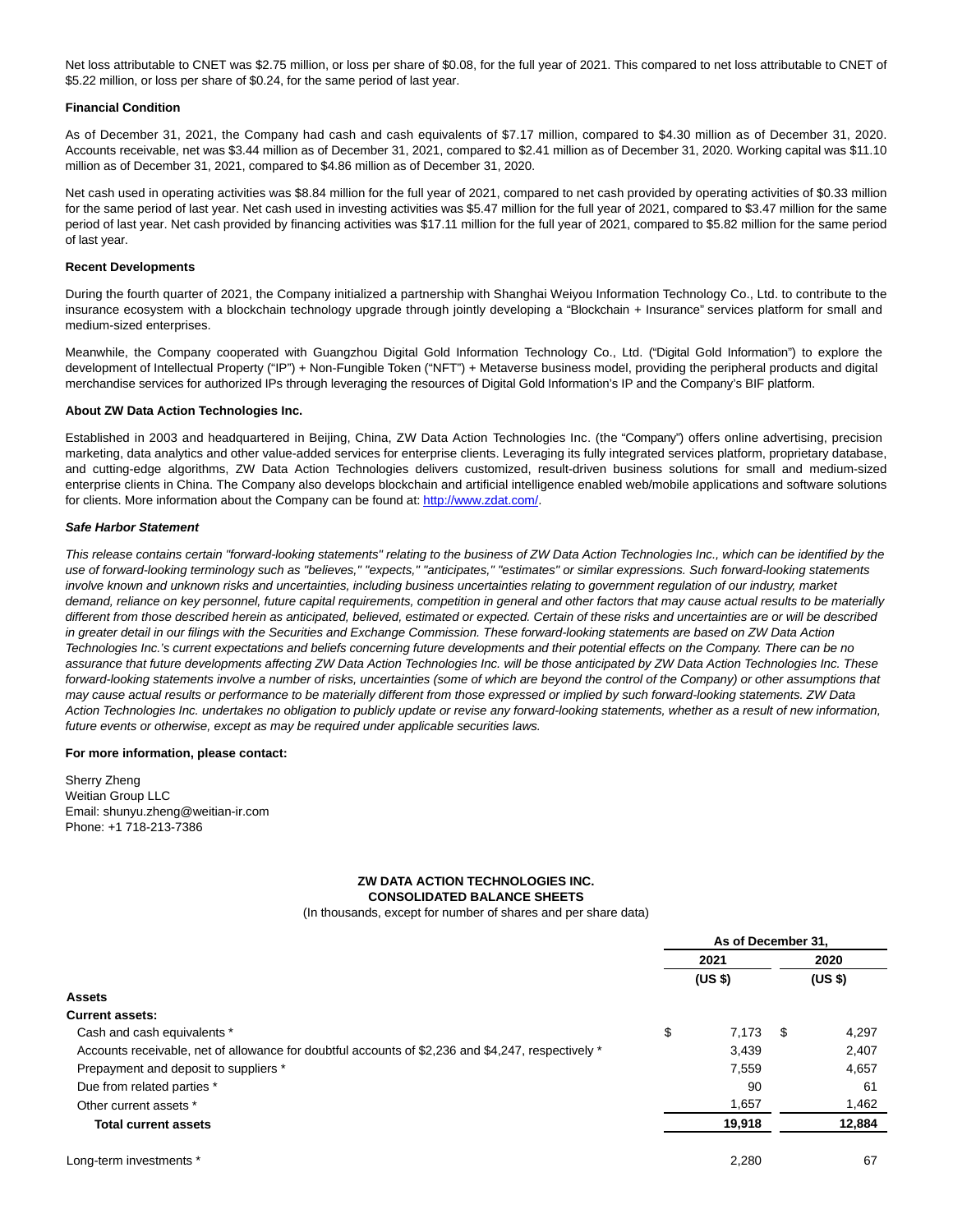| Operating lease right-of-use assets *                                                                                                                                                                                            | 2,019        | 48           |
|----------------------------------------------------------------------------------------------------------------------------------------------------------------------------------------------------------------------------------|--------------|--------------|
| Property and equipment, net *                                                                                                                                                                                                    | 375          | 60           |
| Intangible assets, net *                                                                                                                                                                                                         | 7,523        | 2,557        |
| Blockchain platform applications development costs                                                                                                                                                                               |              | 4,406        |
| Long-term deposits and prepayments                                                                                                                                                                                               | 75           | 39           |
| Deferred tax assets, net *                                                                                                                                                                                                       | 441          | 606          |
| <b>Total Assets</b>                                                                                                                                                                                                              | \$<br>32,631 | \$<br>20,667 |
| <b>Liabilities and Equity</b>                                                                                                                                                                                                    |              |              |
| <b>Current liabilities:</b>                                                                                                                                                                                                      |              |              |
| Accounts payable *                                                                                                                                                                                                               | \$<br>1,119  | \$<br>608    |
| Advances from customers *                                                                                                                                                                                                        | 1,245        | 1,436        |
| Accrued payroll and other accruals *                                                                                                                                                                                             | 389          | 489          |
| Taxes payable *                                                                                                                                                                                                                  | 3,534        | 3,430        |
| Operating lease liabilities *                                                                                                                                                                                                    | 202          | 18           |
| Lease payment liabilities related to short-term leases *                                                                                                                                                                         | 152          | 203          |
| Other current liabilities *                                                                                                                                                                                                      | 141          | 333          |
| <b>Warrant liabilities</b>                                                                                                                                                                                                       | 2,039        | 1,505        |
| <b>Total current liabilities</b>                                                                                                                                                                                                 | 8,821        | 8,022        |
| Long-term liabilities:<br>Operating lease liabilities-Non current *                                                                                                                                                              | 1,907        | 32           |
| Long-term borrowing from a related party                                                                                                                                                                                         | 137          | 134          |
| <b>Total Liabilities</b>                                                                                                                                                                                                         | 10,865       | 8,188        |
| <b>Commitments and contingencies</b>                                                                                                                                                                                             |              |              |
| Equity:                                                                                                                                                                                                                          |              |              |
| ZW Data Action Technologies Inc.'s stockholders' equity                                                                                                                                                                          |              |              |
| Common stock (US\$0.001 par value; authorized 100,000,000 and 50,000,000 shares at December<br>31, 2021 and 2020; issued and outstanding 35,332,677 shares and 26,062,915 shares at December<br>31, 2021 and 2020, respectively) | 35           | 26           |
| Additional paid-in capital                                                                                                                                                                                                       | 61,785       | 49,772       |
| Statutory reserves                                                                                                                                                                                                               | 2,598        | 2,598        |
| Accumulated deficit                                                                                                                                                                                                              | (43, 734)    | (40, 980)    |
| Accumulated other comprehensive income                                                                                                                                                                                           | 1,082        | 1,129        |
| Total ZW Data Action Technologies Inc.'s stockholders' equity                                                                                                                                                                    | 21,766       | 12,545       |
| Noncontrolling interests                                                                                                                                                                                                         |              | (66)         |
| <b>Total equity</b>                                                                                                                                                                                                              | 21,766       | 12,479       |
| <b>Total Liabilities and Equity</b>                                                                                                                                                                                              | \$<br>32,631 | \$<br>20,667 |

\*All of the VIEs' assets can be used to settle obligations of their primary beneficiary. Liabilities recognized as a result of consolidating these VIEs do not represent additional claims on the Company's general assets.

## **ZW DATA ACTION TECHNOLOGIES INC. CONSOLIDATED STATEMENTS OF OPERATIONS AND COMPREHENSIVE LOSS**

(In thousands, except for number of shares and per share data)

|                         |    | Year Ended December 31, |    |                 |  |
|-------------------------|----|-------------------------|----|-----------------|--|
|                         |    | 2021<br>(US \$)         |    | 2020<br>(US \$) |  |
|                         |    |                         |    |                 |  |
| <b>Revenues</b>         |    |                         |    |                 |  |
| From unrelated parties  | \$ | 47,324                  | \$ | 38,390          |  |
| From related parties    |    | 4                       |    | 18              |  |
| Total revenues          |    | 47,328                  |    | 38,408          |  |
| <b>Cost of revenues</b> |    | 47,230                  |    | 37,776          |  |
| <b>Gross profit</b>     |    | 98                      |    | 632             |  |
|                         |    |                         |    |                 |  |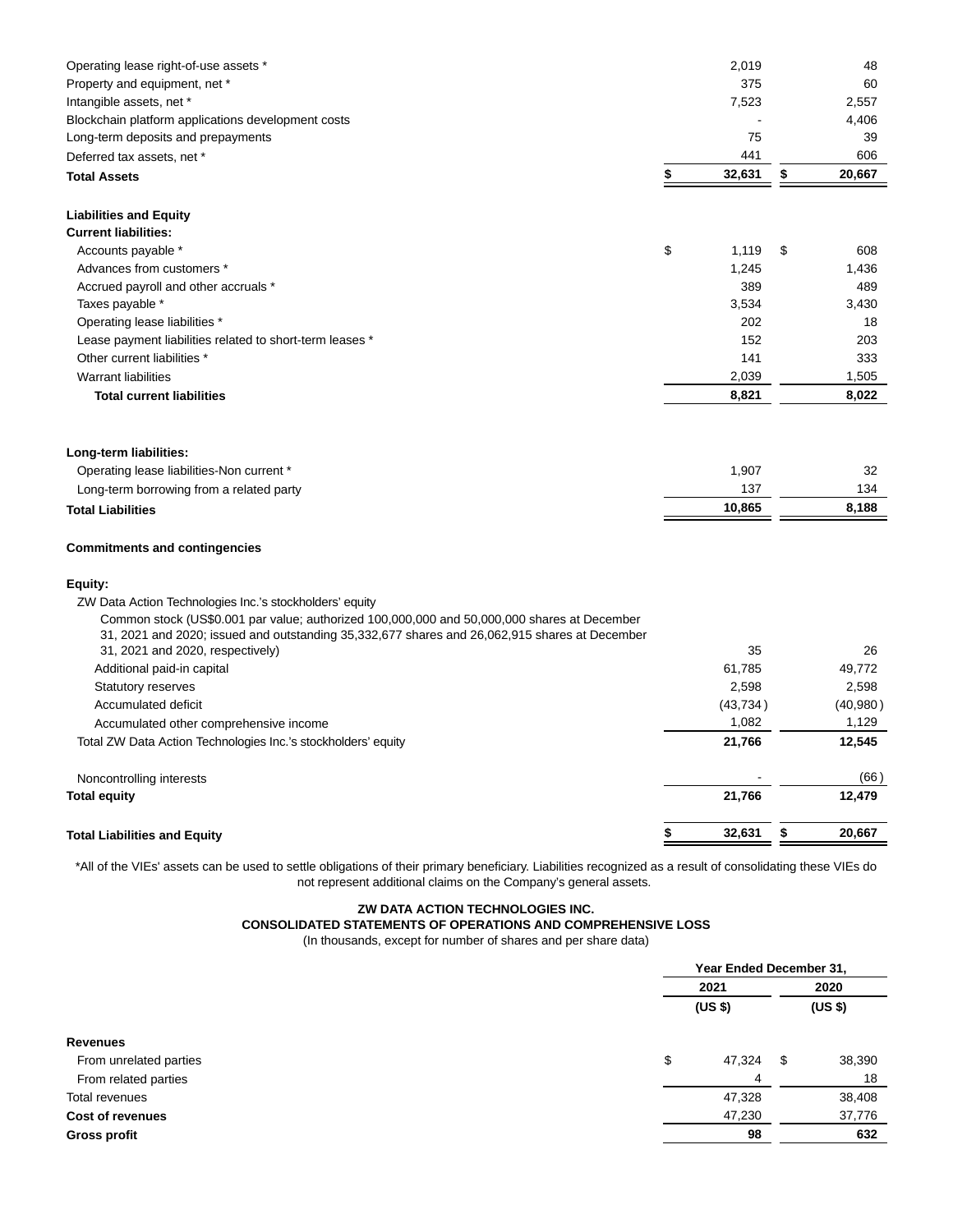| <b>Operating expenses</b>                                            |    |            |     |            |
|----------------------------------------------------------------------|----|------------|-----|------------|
| Sales and marketing expenses                                         |    | 730        |     | 361        |
| General and administrative expenses                                  |    | 12,632     |     | 5,433      |
| Research and development expenses                                    |    | 326        |     |            |
| Total operating expenses                                             |    | 13,688     |     | 6,333      |
| Loss from operations                                                 |    | (13,590)   |     | (5,701)    |
| Other income/(expenses)                                              |    |            |     |            |
| Change in fair value of warrant liabilities                          |    | 11,329     |     | 653        |
| Interest income, net                                                 |    | 4          |     | 1          |
| Loss on disposal of long-term investments                            |    | (38)       |     |            |
| Other expense, net                                                   |    | (216)      |     | (31)       |
| Total other income                                                   |    | 11,079     |     | 623        |
| Loss before income tax expense and noncontrolling interests          |    | (2,511)    |     | (5,078)    |
| Income tax expense                                                   |    | (177)      |     | (143)      |
| <b>Net loss</b>                                                      |    | (2,688)    |     | (5,221)    |
| Net (income)/loss attributable to noncontrolling interests           |    | (66)       |     | 5          |
| Net loss attributable to ZW Data Action Technologies Inc.            | \$ | (2,754)    | \$  | (5,216)    |
|                                                                      |    |            |     |            |
| Net loss                                                             | \$ | (2,688)    | -\$ | (5,221)    |
| Foreign currency translation loss                                    |    | (47)       |     | (380)      |
| <b>Comprehensive loss</b>                                            | \$ | (2,735)    | \$  | (5,601)    |
| Comprehensive (income)/loss attributable to noncontrolling interests |    | (66)       |     | 9          |
| Comprehensive loss attributable to ZW Data Action Technologies Inc.  | \$ | (2,801)    | \$  | (5,592)    |
| Loss per share                                                       |    |            |     |            |
| Loss per common share                                                |    |            |     |            |
| Basic and diluted                                                    | S  | (0.08)     | S   | (0.24)     |
| Weighted average number of common shares outstanding:                |    |            |     |            |
| Basic and diluted                                                    |    | 33,048,921 |     | 21,602,107 |
|                                                                      |    |            |     |            |

#### **ZW DATA ACTION TECHNOLOGIES INC. CONSOLIDATED STATEMENTS OF CASH FLOWS** (In thousands)

|                                                                                          |                 | Year Ended December 31, |                 |  |
|------------------------------------------------------------------------------------------|-----------------|-------------------------|-----------------|--|
|                                                                                          | 2021<br>(US \$) |                         | 2020<br>(US \$) |  |
|                                                                                          |                 |                         |                 |  |
| Cash flows from operating activities                                                     |                 |                         |                 |  |
| Net loss                                                                                 | \$              | (2,688)<br>- \$         | (5,221)         |  |
| Adjustments to reconcile net loss to net cash (used in)/provided by operating activities |                 |                         |                 |  |
| Depreciation and amortization                                                            |                 | 632                     | 856             |  |
| Amortization of operating lease right-of-use assets                                      |                 | 207                     | 13              |  |
| Share-based compensation expenses                                                        |                 | 7,028                   | 2,152           |  |
| Loss on disposal of long-term investment                                                 |                 | 38                      |                 |  |
| Provision of allowances for doubtful accounts                                            |                 |                         | 833             |  |
| Change in fair value of warrant liabilities                                              |                 | (11, 329)               | (653)           |  |
| Deferred taxes                                                                           |                 | 177                     | 143             |  |
| Other non-operating losses                                                               |                 | 524                     | 11              |  |
| Changes in operating assets and liabilities                                              |                 |                         |                 |  |
| Accounts receivable                                                                      |                 | (986)                   | 116             |  |
| Prepayment and deposit to suppliers                                                      |                 | (2,061)                 | 2,804           |  |
| Due from related parties                                                                 |                 |                         | 24              |  |
| Other current assets                                                                     |                 | 6                       | (6)             |  |
| Long-term deposits and prepayments                                                       |                 | (74)                    |                 |  |
|                                                                                          |                 |                         |                 |  |